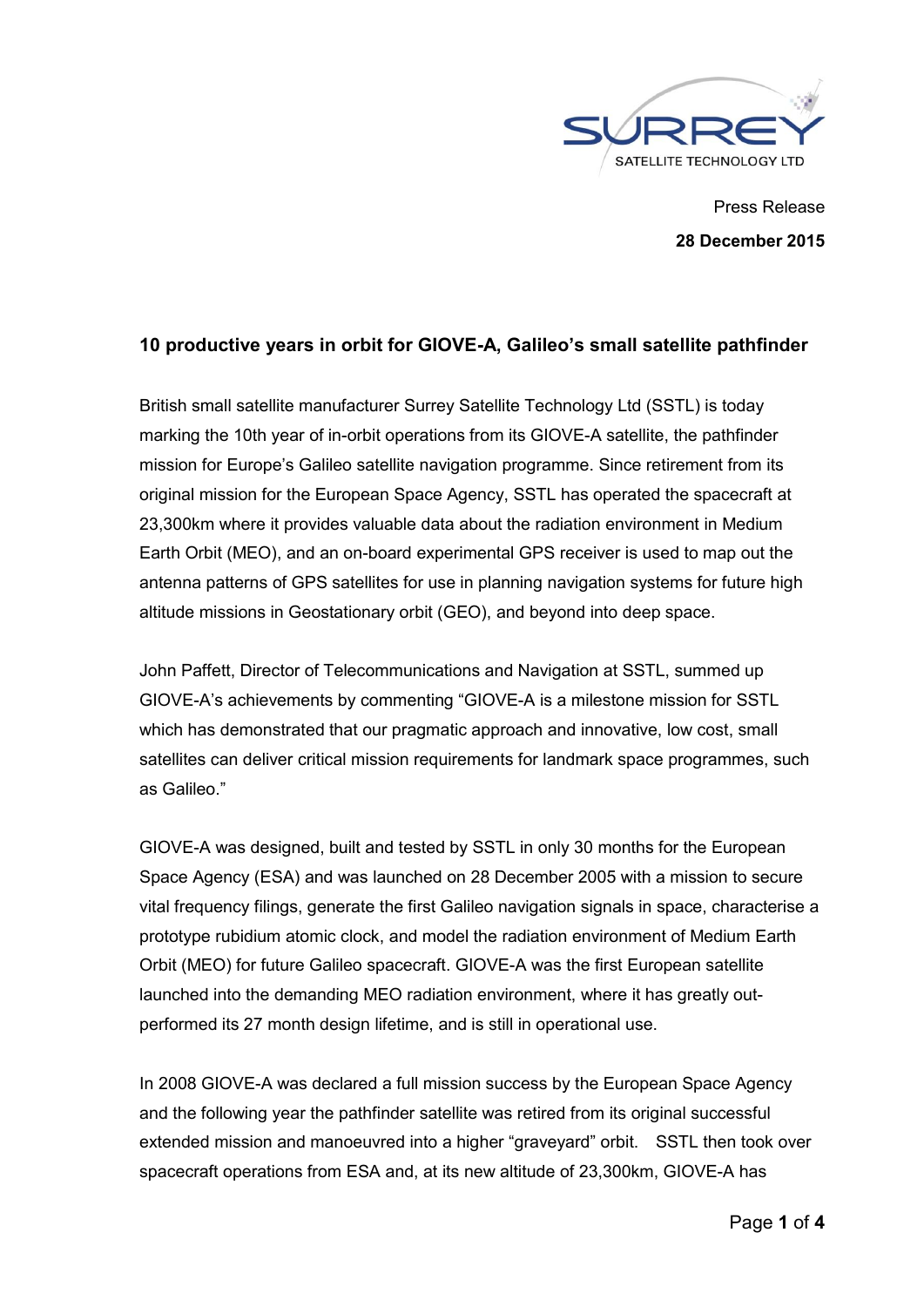

continued to provide valuable in-orbit data, both on the MEO environment and also from SSTL's SGR-GEO, an experimental GPS receiver.

Designed and built by SSTL with the support of ESA and the UK Space Agency, the SGR-GEO receiver tracks GPS signals from transmitting GEO satellites, including the sidelobes not normally visible to ground-based systems. The performance of GNS receivers at high altitudes is very sensitive to sidelobe strength, and data from the SGR-GEO is helping our understanding of the behaviour that might be expected, allowing the development of new receivers for new missions at high altitudes.

The Merlin radiation monitor on-board GIOVE-A has collected a unique 10 year record for the MEO orbit and data analysis at the Surrey Space Centre, supported by ESA, has shown some interesting features such as the "electron desert" in 2008/9 during what was the lowest solar minimum of the space era, and one of the largest electron storm events on record in April 2010. Several scientific journal papers have been published from the radiation data generated by GIOVE-A and a new model of the outer Van Allen belt electron fluxes, 'MOBE-DIC', has been produced to help improve future satellite designs.

Keith Ryden, Reader in Space Engineering at the Surrey Space Centre, says "We really hope Giove-A will continue to operate for at least another year to reach its 11th birthday which would give us a complete solar cycle of radiation data! Congratulations to SSTL for building such a robust spacecraft and squeezing so much value out of it!"

In 2010, following the success of the GIOVE-A mission, SSTL was awarded a contract to assemble, integrate and test 22 payloads for the full operational capability Galileo spacecraft for the European Commission. Galileo is Europe's own Global Navigation Satellite System, providing real-time positioning services, and it will be interoperable with the American GPS system and Russia's GLONASS system.

*This document has been produced under funding of the European Union. The views expressed herein can in no way be taken to reflect the official opinion of the European Union and/or ESA. The Full Operational Capability phase of the Galileo programme is managed and fully funded by the European Union. The Commission and ESA have signed a delegation agreement by which ESA acts as design and procurement agent on*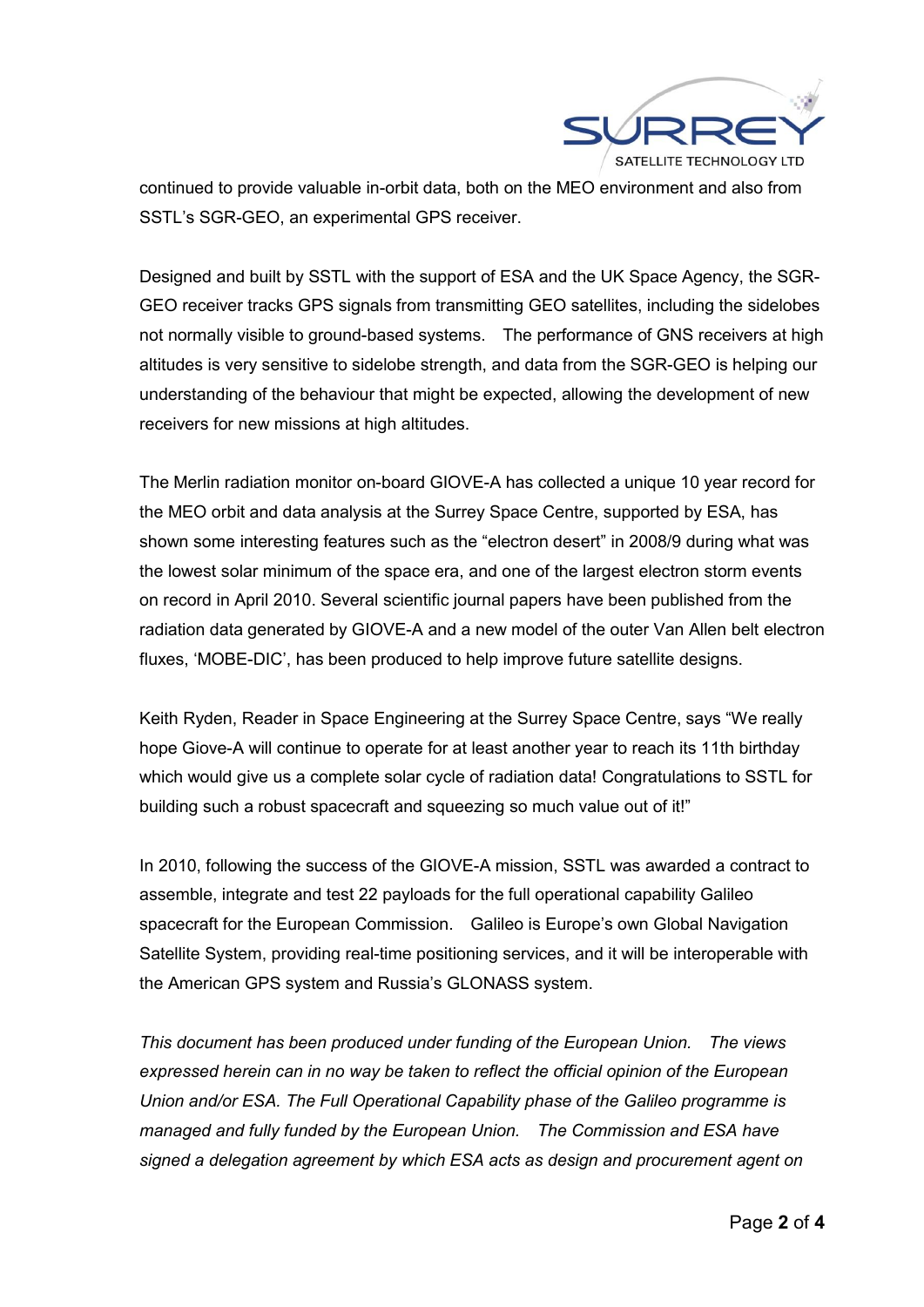

*behalf of the Commission. The views express in this Press Release can in no way be taken to reflect the official opinion of the European Union and/or ESA. "Galileo" is a trademark subject to OHIM application number 002742237 by EU and ESA.* 

## **Notes to editor:**

**Accompanying full resolution images for this press release can be downloaded at**  www.sstl.co.uk/News-and-Events/2015-News-Archive/10-productive-years-in-orbit-for-GIOVE-A-Galileo



**GIOVE-A in orbit, credit ESA**



**GIOVE-A on the Soyuz Fregat upper stage, credit SSTL**

**This press release can be viewed, shared, or downloaded as a Word or PDF document at** www.sstl.co.uk/News-and-Events/2015-News-Archive/10-productive-yearsin-orbit-for-GIOVE-A-Galileo

**Press Contact:** Joelle Sykes, Communications Manager, SSTL Tel: +44 (0)1483 804243 Mob: 07775 000853 Email: j.sykes@sstl.co.uk

**About SSTL**